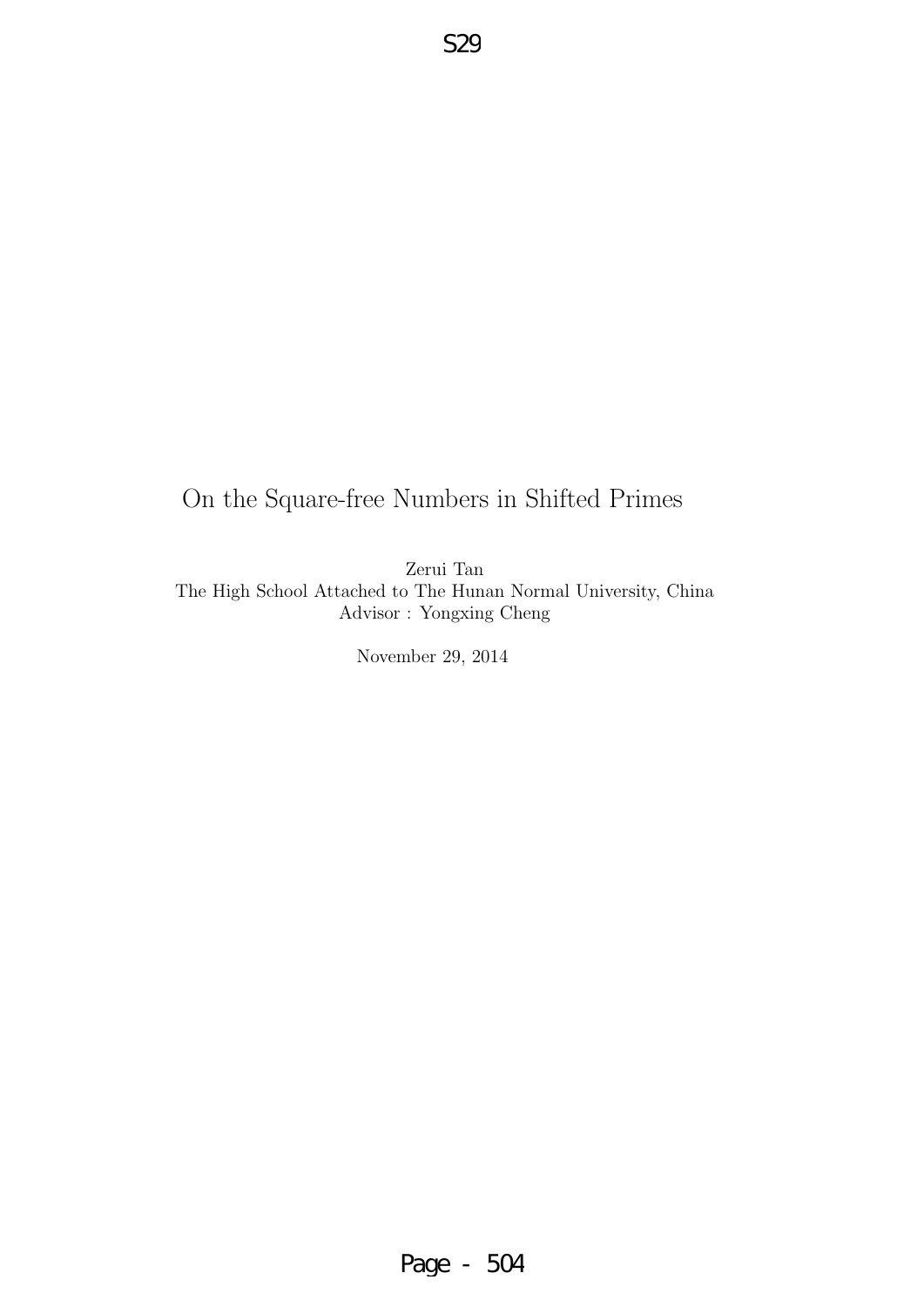## On the Square-free Numbers in Shifted Primes

Zerui Tan

The High School Attached to The Hunan Normal University

November 29, 2014

#### Abstract

For a fixed positive integer k, let  $\mathcal{Q}_k(x)$  be the number of primes not exceeding x and greater than k such that  $p - k$  is a square-free integer. In this paper, we prove that for any  $A > 2$ , we have

$$
\mathcal{Q}_k(x) = \prod_{p|k} \left(1 + \frac{1}{p^2 - p - 1}\right) \prod_p \left(1 - \frac{1}{p(p-1)}\right) \operatorname{li}x + O\left(\frac{x}{(\log x)^A}\right)
$$

as  $x \to +\infty$ . Where the implied constant depends only on A and k.

 $0$ Keywords: shifted primes, square-free numbers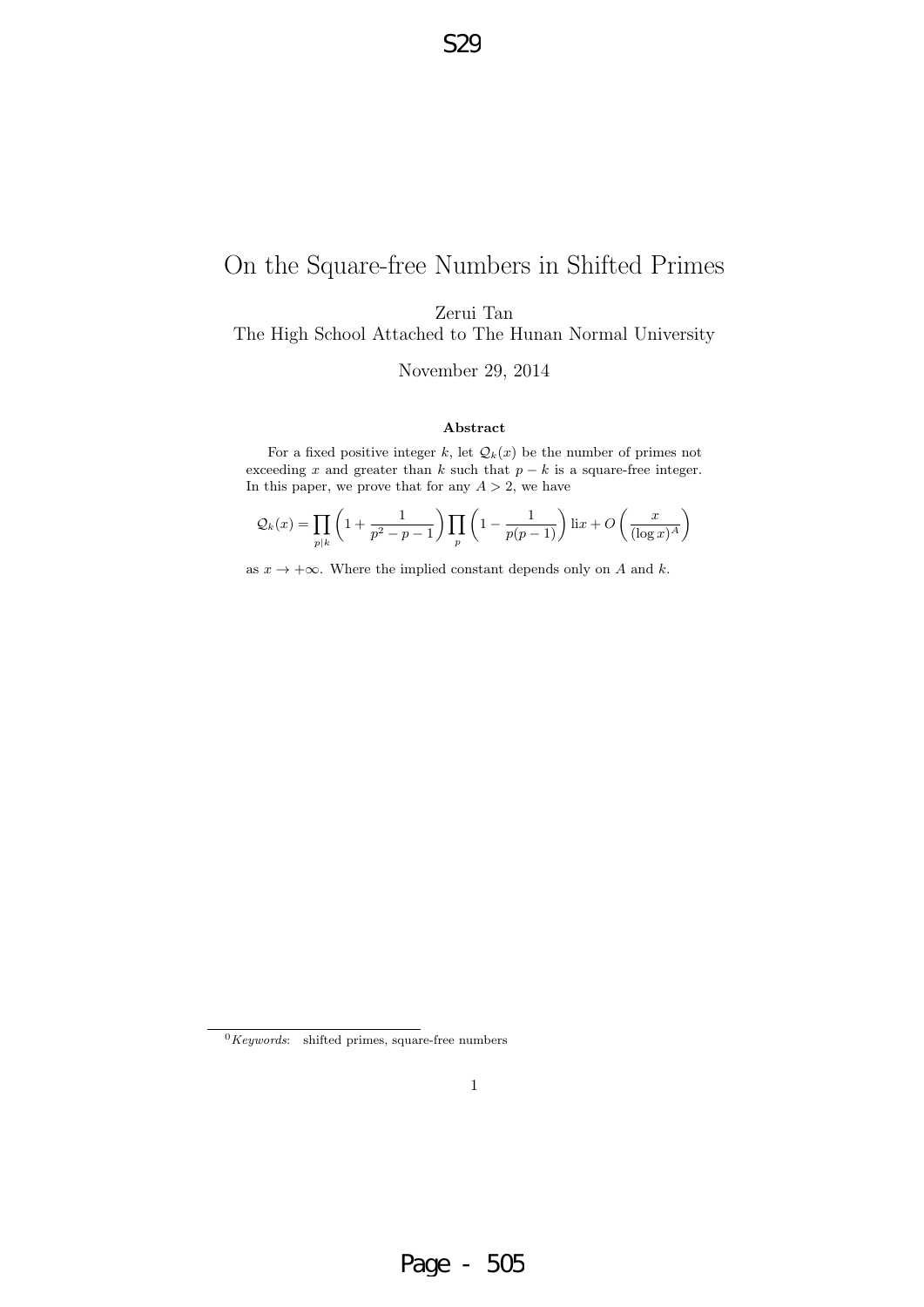### 1 Introduction

Number theory is a branch of pure mathematics which studies the properties of integers. An integer is called square-free if it is not divisible by any perfect square except 1. A positive integer is called a prime number, if it has no more factors other than 1 and itself, with the convention that 1 is not a prime. In number theory, prime numbers and the properties of objects closely related to integers or defined as generalizations of the integers are studied. Prime numbers play a crucial role in number theory, and there are still a lot of unsolved problems surrounding them.

In [6], page 59, there is a table which presents all the primes  $2 < p < 5000$ , their least primitive root and the factorization of  $p-1$ . Part of the table is here (unnecessary columns are removed).

| $\mathfrak{p}$ | $p-1$                 | $\boldsymbol{p}$ | $p-1$                   |
|----------------|-----------------------|------------------|-------------------------|
| 3              | 2                     | 37               | $2^2 \times 3^2$        |
| 5              | $2^2$                 | 41               | $2^3 \times 5$          |
| 7              | $2\times3$            | 43               | $2 \times 3 \times 7$   |
| 11             | $2\times 5$           | 47               | $2 \times 23$           |
| 13             | $2^2 \times 3$        | 53               | $2^2 \times 13$         |
| 17             | $2^4$                 | 59               | $2 \times 29$           |
| 19             | $2\times3^2$          | 61               | $2^2 \times 3 \times 5$ |
| 23             | $2 \times 11$         | 67               | $2 \times 3 \times 11$  |
| 29             | $2^2 \times 7$        | 71               | $2 \times 5 \times 7$   |
| 31             | $2 \times 3 \times 5$ | 73               | $2^3 \times 3^2$        |
|                |                       |                  |                         |

By observation, we find that some of the prime numbers  $p$  like  $7, 11, 23$ , their corresponding factorization of  $p-1$  only contains distinct prime factors, namely, their corresponding  $p - 1$  are square-free numbers. Some primes do not have this property. So we are eager to know,

How many such primes are there in the interval  $[1, x]$ ?

Do they have a positive density among all primes?

And what about the case  $p - k$  for any given positive integer  $k > 0$ ?

The book [6] did not mentioned these questions. Then we started searching these questions on the Internet (including Baidu, Google, etc.) in order to find out an answer. However, we did not find any of them. So we decided to study this question.

**Definition 1.** For a fixed positive integer k, we define  $Q_k(x)$  to be the number of primes not exceeding x and greater than k such that  $p - k$  is square-free.

In this article, we prove that

**Theorem 1.** For any  $A > 2$ , we have

$$
\mathcal{Q}_k(x) = C_k \text{li}x + O\left(\frac{x}{(\log x)^A}\right) \quad (x \to +\infty)
$$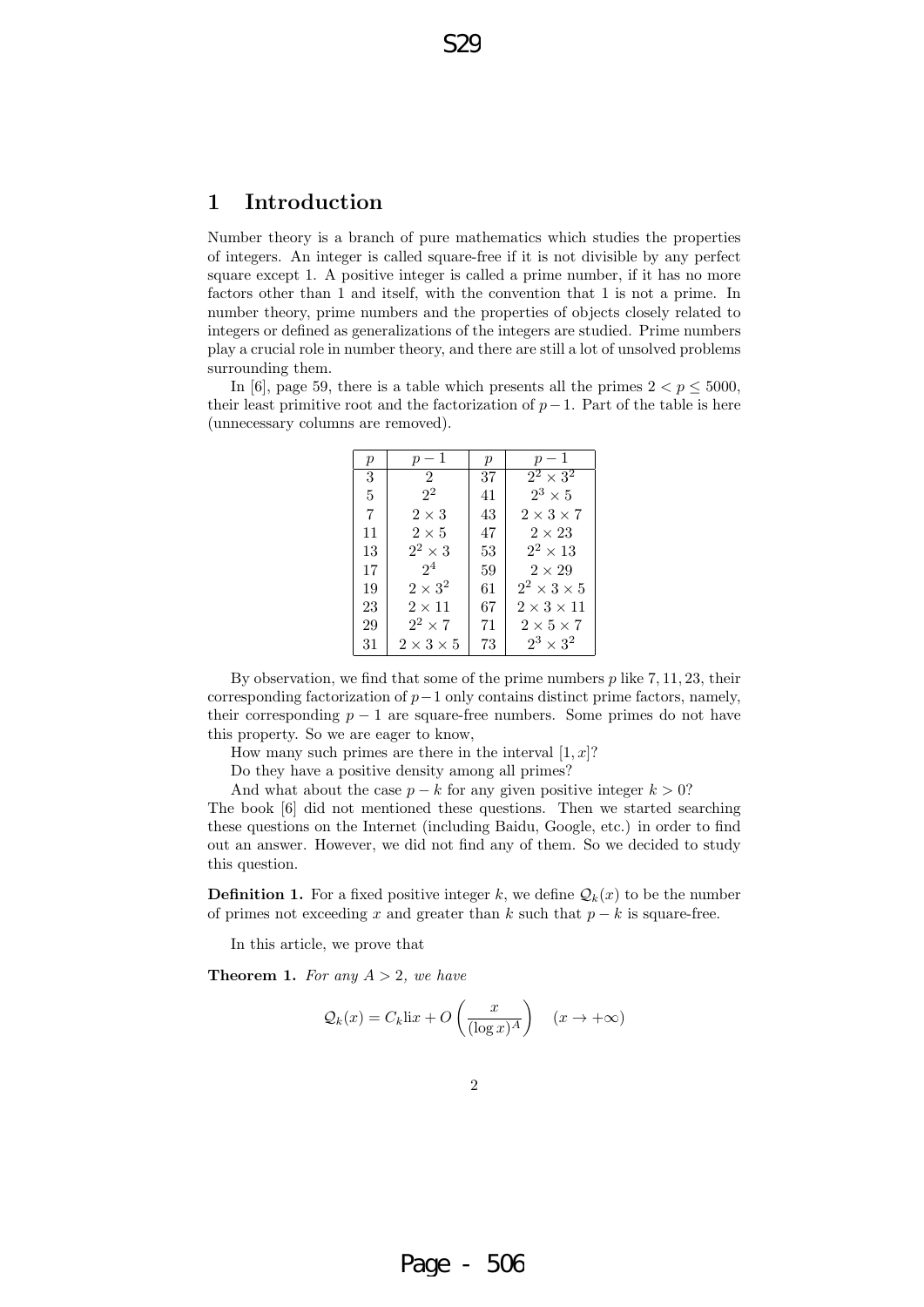where  $C_k$  is a constant depends on k, which can be written as

$$
C_k = \prod_{p|k} \left( 1 + \frac{1}{p^2 - p - 1} \right) \prod_p \left( 1 - \frac{1}{p(p-1)} \right)
$$

and the implied constant only depends on A and k.

The function  $\exists ix$  is the integral

$$
\operatorname{li} x = \int_2^x \frac{dt}{\log t}
$$

and  $f(x) = O(g(x))$  denotes  $|f(x)| \leq C|g(x)|$  for some positive constant C. Notice that the constant  $C_k$  and  $C_l$  will have the same value if k has the same prime factors as *l* has, for example we have  $C_6 = C_{18}$ .

Let  $\varphi(n)$  be the number of positive integers not exceeding n that are relatively prime with  $n$ , we have that

$$
\varphi(n) = n \prod_{p|n} \left( 1 - \frac{1}{p} \right)
$$

where p runs over all distinct prime factors of n. The Möbius function  $\mu(n)$  is defined as

$$
\mu(n) = \begin{cases} 1 & n = 1 \\ 0 & \text{there is a prime } p \text{ that } p^2 | n \\ (-1)^{\omega(n)} & \text{otherwise} \end{cases}
$$

where  $\omega(n)$  = the number of distinct prime factors of n. To prove the theorem, we need the following basic ideas.

$$
\sum_{d|n} \mu(d) = \delta(n)
$$

where

$$
\delta(n) := \begin{cases} 1 & n = 1 \\ 0 & \text{otherwise} \end{cases} .
$$

Since any number  $n \in \mathbb{N}$  can be written as the form  $n = a^2b$  uniquely, where b is a square-free number, *n* is square-free if and only if  $a = 1$ , it follows that

$$
\mu^{2}(n) = \sum_{d|a} \mu(d) = \sum_{d^{2}|n} \mu(d)
$$

where the sum  $\sum_{d^2|n}$  is taken over all positive divisors d such that  $d^2|n$ . A well-known theorem due to Bombieri and A.I.Vinogradov, the Mertens' formula and the crude lower bound of the Euler function  $\varphi(d)$  are also needed.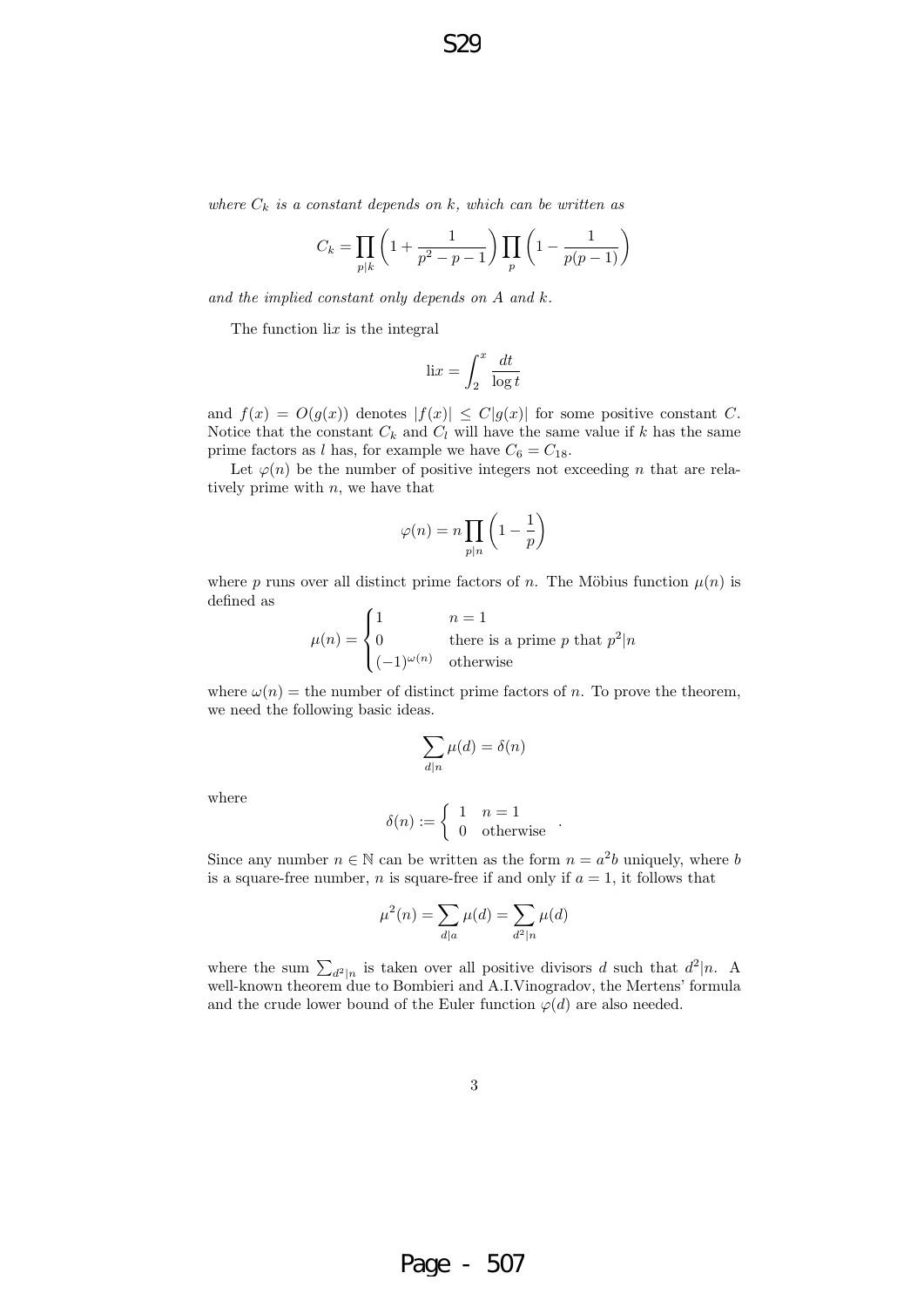**Theorem A.** (Bombieri-Vinogradov) Let  $A > 0$ , There is some constant  $B =$  $B(A)$  such that

$$
\sum_{q \le x^{1/2}/(\log x)^B} \max_{y \le x} \max_{(a,q)=1} \left| \pi(y;q,a) - \frac{\text{li}(y)}{\varphi(q)} \right| \ll \frac{x}{(\log x)^A} \quad (x \ge 2)
$$

where the implied constant depends only on A.

Where  $f \ll g$  means there is a positive constant C such that  $|f| \leq C|g|$ , the function  $\pi(x; q, l)$  is defined as

$$
\pi(x; q, l) = \sum_{\substack{p \le x \\ p \equiv l \pmod{q}}} 1.
$$

For the proof of the theorem, see [4].

**Theorem B.** (Mertens' formula) For  $x \geq 2$ ,

$$
\prod_{p \le x} \left( 1 - \frac{1}{p} \right) = \frac{e^{-\gamma}}{\log x} \left( 1 + O\left(\frac{1}{\log x}\right) \right)
$$

where  $\gamma$  is the Euler-Mascheroni constant.

The Mertens formula is a classical result, and the proof can be found in [1]. **Lemma 1.1.** If  $d > 15$  is a square-free number, then we have

$$
\varphi(d) \gg \frac{d}{\log \log d}
$$

where  $c_2 > 0$  is some constant.

*Proof.* Let  $p_n$  be the *n*-th prime, by Mertens' formula we have that

$$
\varphi(d) = d \prod_{p|d} \left( 1 - \frac{1}{p} \right) \ge d \prod_{p \le p_{\omega(d)}} \left( 1 - \frac{1}{p} \right)
$$

$$
= \frac{de^{-\gamma}}{\log p_{\omega(d)}} \left( 1 + O\left(\frac{1}{\log p_{\omega}(d)}\right) \right)
$$

since  $\log p_N \ll \log N$  and  $\omega(d) \ll \log d$ , it follows that

 $\log p_{\omega(d)} \ll \log \log d$ .

Therefore we can get

$$
\varphi(d) \gg \frac{d}{\log \log d}.
$$

 $\Box$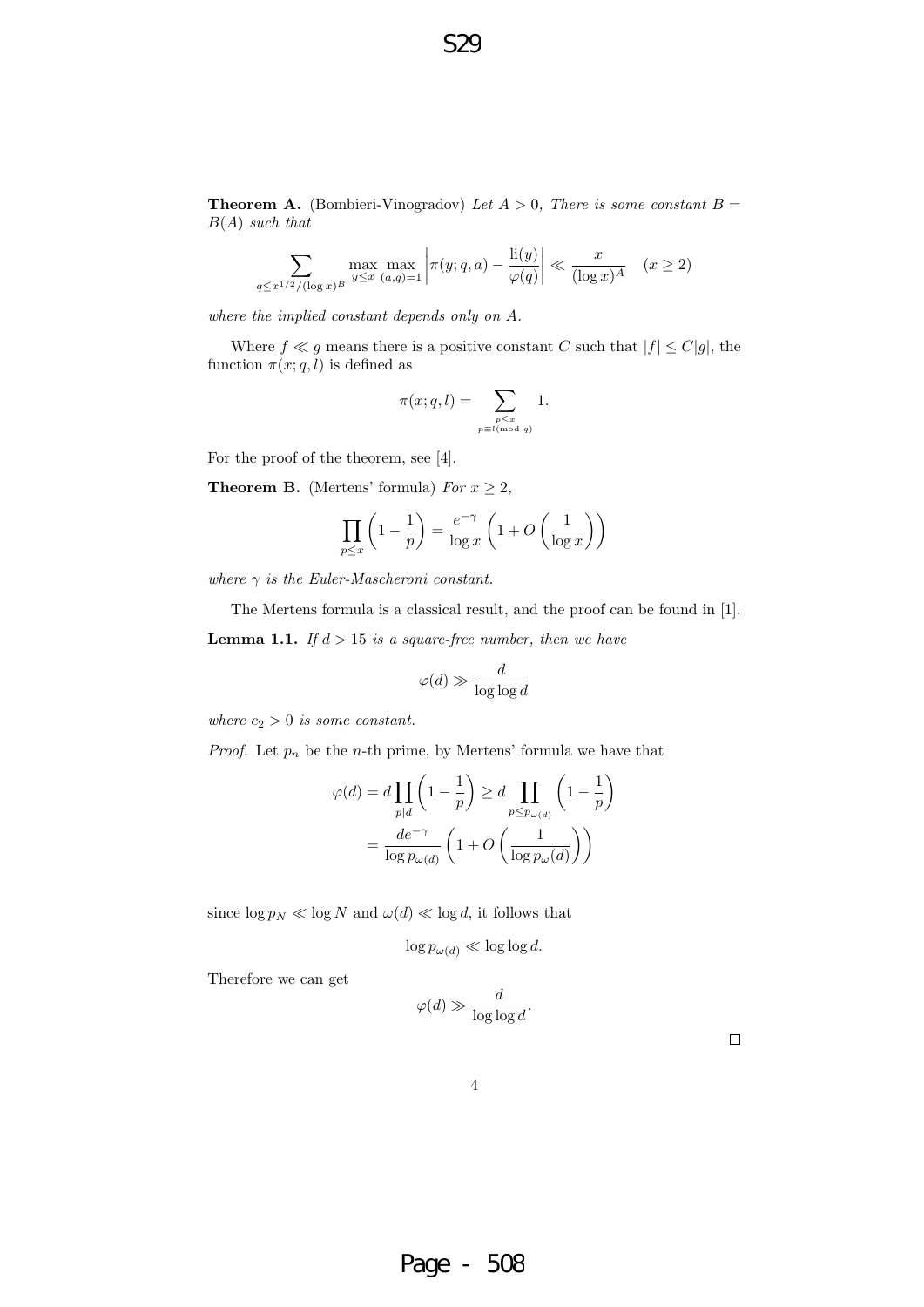### 2 Proof of Theorem 1

Now we have that

$$
\mathcal{Q}_k(x) = \sum_{k < p \le x} \mu^2(p - k).
$$

By the formula

$$
\mu^2(n)=\sum_{d^2\mid n}\mu(d)
$$

and by changing the order of summation we obtain

$$
\mathcal{Q}_k(x) = \sum_{k < p \le x} \sum_{d^2 \mid p-k} \mu(d) = \sum_{d < \sqrt{x}} \sum_{\substack{k < p \le x \\ p \equiv k \pmod{d^2}}} \mu(d) + O\left(\sum_{\substack{\sqrt{x-k} < d < \sqrt{x} \\ \sqrt{x-k} < d < \sqrt{x}}} \sum_{\substack{k < p \le x \\ p \equiv k \pmod{d^2}}} 1\right)
$$
\n
$$
= \sum_{d < \sqrt{x}} \sum_{\substack{k < p \le x \\ p \equiv k \pmod{d^2}}} \mu(d) + O\left(\frac{\sqrt{x}}{\log x}\right).
$$

We can change the summation condition  $k < p \leq x$  to  $p \leq x$ , the error we get is  $O(\sqrt{x})$ , so

$$
\mathcal{Q}_k(x) = \sum_{d < \sqrt{x}} \mu(d)\pi(x; d^2, k) + O\left(\sqrt{x}\right).
$$

For the sake of simplicity, let  $\mathcal{L} = \log x$ . We divide the sum into two pieces by the intervals  $[1, x^{\alpha} \mathcal{L}^{-B_0}) \cup [x^{\alpha} \mathcal{L}^{-B_0}, x^{1/2}),$  where  $0 < \alpha < 1/2$  and  $B_0 > 0$  are constants, their value will be determined later. We write

$$
\mathcal{Q}_k(x) = S_\alpha + S_{\alpha,1/2} + O\left(\sqrt{x}\right)
$$

where

$$
S_{\alpha} = \sum_{d < x^{\alpha} \mathcal{L}^{-B_0}} \mu(d)\pi(x; d^2, k)
$$

and

$$
S_{\alpha,1/2} = \sum_{x^{\alpha} \mathcal{L}^{-B_0} \le d < x^{1/2}} \mu(d)\pi(x; d^2, k).
$$

For the first sum, we can write  $\pi(x; d^2, k)$  as the form

$$
\pi(x; d^2, k) = \frac{\rho_k(d)}{\varphi(d^2)} \mathrm{li}x + \left(\pi(x; d^2, k) - \frac{\rho_k(d)}{\varphi(d^2)} \mathrm{li}x\right).
$$

Where  $\rho_k(n) := \delta((n,k))$  is the characteristic function of numbers n that are relatively prime with  $k$ . Namely, it equals to 1 if and only if  $n$  is relatively prime with k, otherwise it equals to 0. Inserting the above formula into  $S_{\alpha}$  we can get

$$
S_{\alpha} = \operatorname{li} x \sum_{d < x^{\alpha} \mathcal{L}^{-B_0}} \frac{\rho_k(d)\mu(d)}{d\varphi(d)} + \sum_{d < x^{\alpha} \mathcal{L}^{-B_0}} \mu(d) \left( \pi(x; d^2, k) - \frac{\rho_k(d)\operatorname{li} x}{\varphi(d^2)} \right).
$$

Page - 509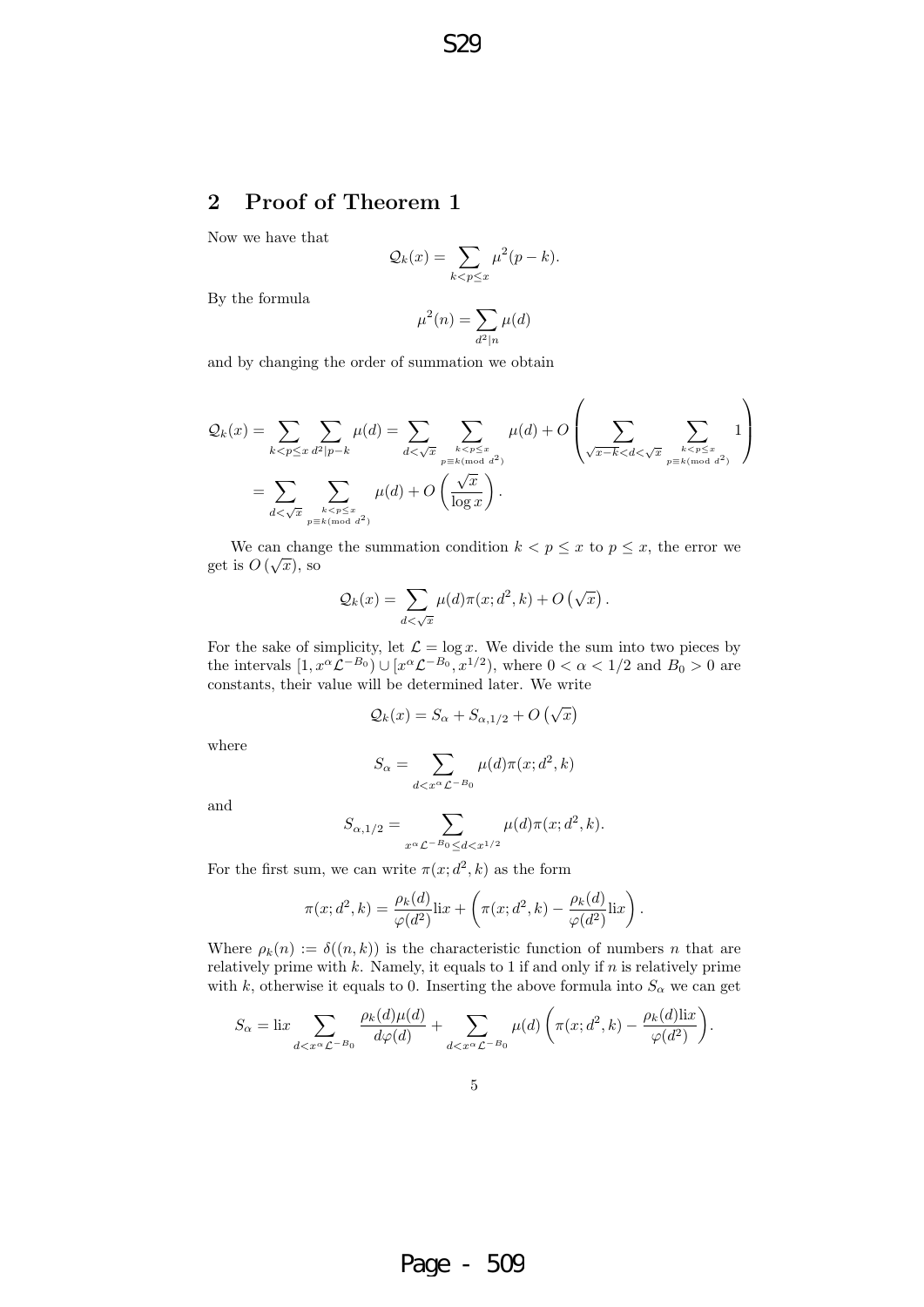Notice that  $\mu(d) = 0$  if d is not square-free, we can assume d is square-free, in this case we have

$$
\varphi(d^2) = d\varphi(d).
$$

By Lemma 1.1, it is easy to check that the sum

$$
\sum_{d=1}^\infty \frac{\rho_k(d)\mu(d)}{d\varphi(d)}
$$

converges absolutely. Thus

$$
S_{\alpha} = \operatorname{li} x \sum_{d < x^{\alpha} \mathcal{L}^{-B_0}} \frac{\rho_k(d)\mu(d)}{d\varphi(d)} + \sum_{d < x^{\alpha} \mathcal{L}^{-B_0}} \mu(d) \left( \pi(x; d^2, k) - \frac{\rho_k(d)\operatorname{li} x}{\varphi(d^2)} \right)
$$
\n
$$
= \operatorname{li} x \sum_{d=1}^{\infty} \frac{\rho_k(d)\mu(d)}{d\varphi(d)} + O\left(\operatorname{li} x \sum_{d \ge x^{\alpha} \mathcal{L}^{-B_0}} \frac{\rho_k(d)\mu(d)}{\varphi(d^2)} \right)
$$
\n
$$
+ \sum_{d < x^{\alpha} \mathcal{L}^{-B_0}} \mu(d) \left( \pi(x; d^2, k) - \frac{\rho_k(d)}{\varphi(d^2)} \operatorname{li} x \right)
$$
\n
$$
= C_k \operatorname{li} x + O(S_1) + R_{\alpha}.
$$

Where

$$
C_k = \sum_{d=1}^{\infty} \frac{\rho_k(d)\mu(d)}{\varphi(d^2)}
$$
  
= 
$$
\prod_p \left(1 + \frac{\rho_k(p)\mu(p)}{\varphi(p^2)}\right)
$$
  
= 
$$
\prod_{p|k} \left(1 + \frac{1}{p^2 - p - 1}\right) \prod_p \left(1 - \frac{1}{p(p-1)}\right)
$$
  

$$
R_{\alpha} = \sum_{d < x^{\alpha} \mathcal{L}^{-B_0}} \mu(d) \left(\pi(x; d^2, k) - \frac{\rho_k(d)}{\varphi(d^2)} \text{li}x\right)
$$

and

$$
S_1 = \text{li}x \sum_{d \ge x^{\alpha} \mathcal{L}^{-B_0}} \frac{\rho_k(d)\mu(d)}{\varphi(d^2)}.
$$

2.1 Upper bound for  $S_{\alpha,1/2}$ ,  $S_1$  and  $R_{\alpha}$ 

Now, we are going to find the upper bound for

$$
S_{\alpha,1/2} = \sum_{x^{\alpha} \mathcal{L}^{-B_0} \le d < x^{1/2}} \mu(d)\pi(x; d^2, k).
$$

We only need to consider the trivial bound

 $\pi(x; d^2, k) \ll \frac{x}{f}$  $rac{w}{d^2}$ .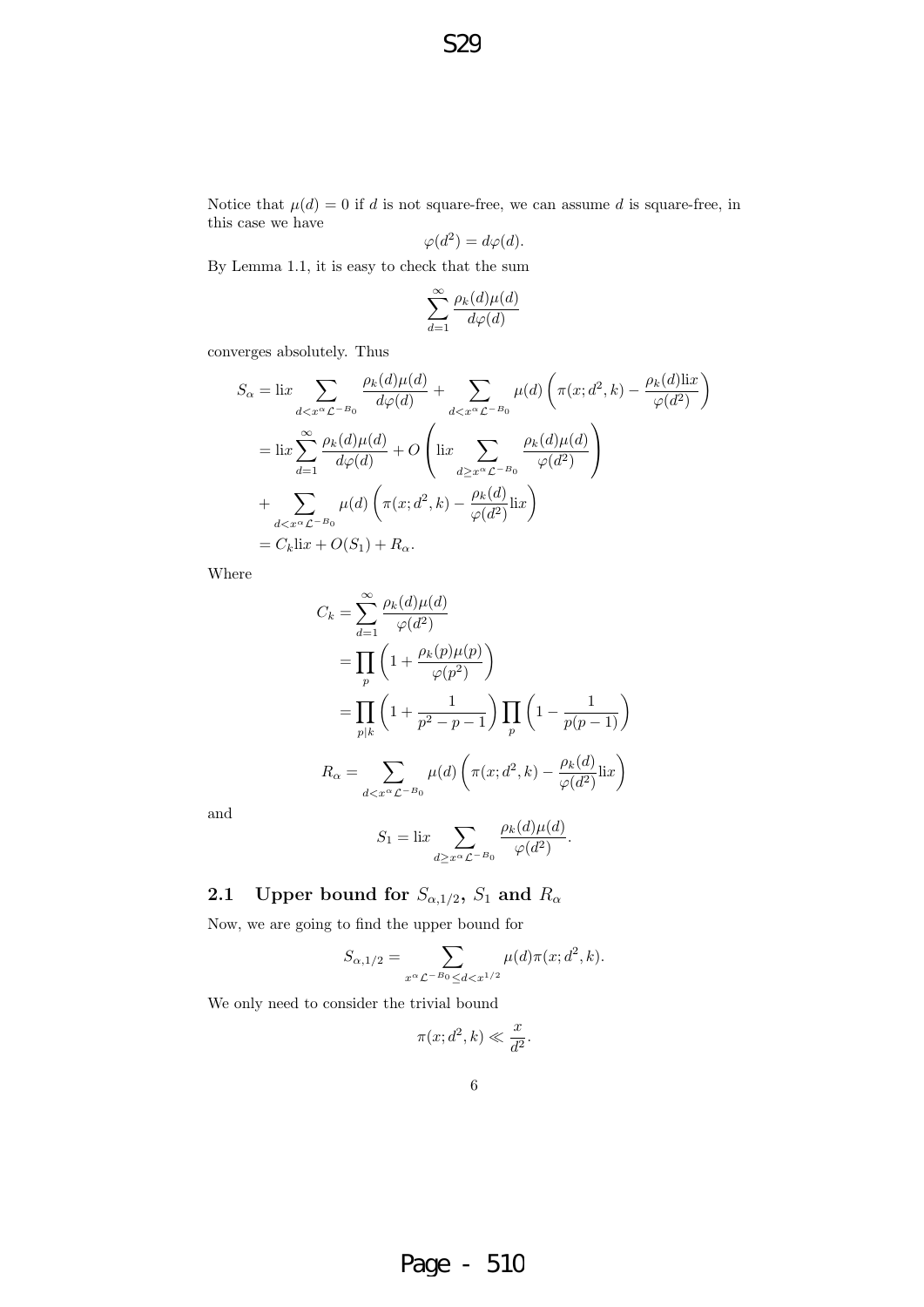So we obtain

$$
|S_{\alpha,1/2}| = \left| \sum_{x^{\alpha} \mathcal{L}^{-B_0} \le d < x^{1/2}} \mu(d)\pi(x; d^2, k) \right|
$$
  
\$\ll x\$ 
$$
\sum_{x^{\alpha} \mathcal{L}^{-B_0} \le d < x^{1/2}} d^{-2}
$$
  
\$\ll x\$ 
$$
\int_{x^{\alpha} \mathcal{L}^{-B_0}}^{x^{1/2}} \frac{dt}{t^2}
$$
  
\$\ll x^{1-\alpha} (\log x)^{B\_0} - x^{1/2}\$

provided x sufficiently large. Recall that  $1/2 > \alpha > 0$ , namely  $|S_{\alpha,1/2}| \ll$  $x^{1-\alpha}(\log x)^{B_0}$ . As for the sum

$$
S_1 = \lim_{n \ge x^{\alpha} \mathcal{L}^{-B_0}} \frac{\rho_k(n)\mu(n)}{\varphi(n^2)}
$$

it is not difficult to get an upper bound, since  $\varphi(d^2)$  is approximately equals to  $d^2$  for a square-free number d.

**Lemma 2.1.** For sufficiently large  $x$ , we have

$$
\operatorname{li} \sum_{n \ge x^{\alpha} \mathcal{L}^{-B_0}} \frac{\rho_k(n)\mu(n)}{\varphi(n^2)} \ll x^{1-\alpha} \mathcal{L}^{B_0}.
$$

*Proof.* Because  $\mu(n) = 0$  if n is not square-free, we can assume n is square-free. We have

$$
\varphi(n^2) = n\varphi(n)
$$

and

$$
\sum_{n\geq x} \frac{1}{n^2} \leq \int_{x-1}^{\infty} \frac{\mathrm{d}t}{t^2} \ll \frac{1}{x}
$$

and by Lemma 1.1 we have

$$
\left|\sum_{n\geq x^{\alpha} \mathcal{L}^{-B_0}}\frac{\rho_k(n)\mu(n)}{\varphi(n^2)}\right|\leq \sum_{n\geq x^{\alpha} \mathcal{L}^{-B_0}}\frac{1}{n\varphi(n)}\ll \frac{\log\log x}{x^{\alpha}(\log x)^{-B_0}}.
$$

By the fact  $\text{li}x \ll x/\log x$ , we have

$$
\left|\lim_{n\ge x^{\alpha}\mathcal{L}^{-B_0}}\frac{\rho_k(n)\mu(n)}{\varphi(n^2)}\right| \ll x^{1-\alpha}\log\log x(\log x)^{B_0-1}
$$

which completes the proof of the lemma.

 $\Box$ 

Page - 511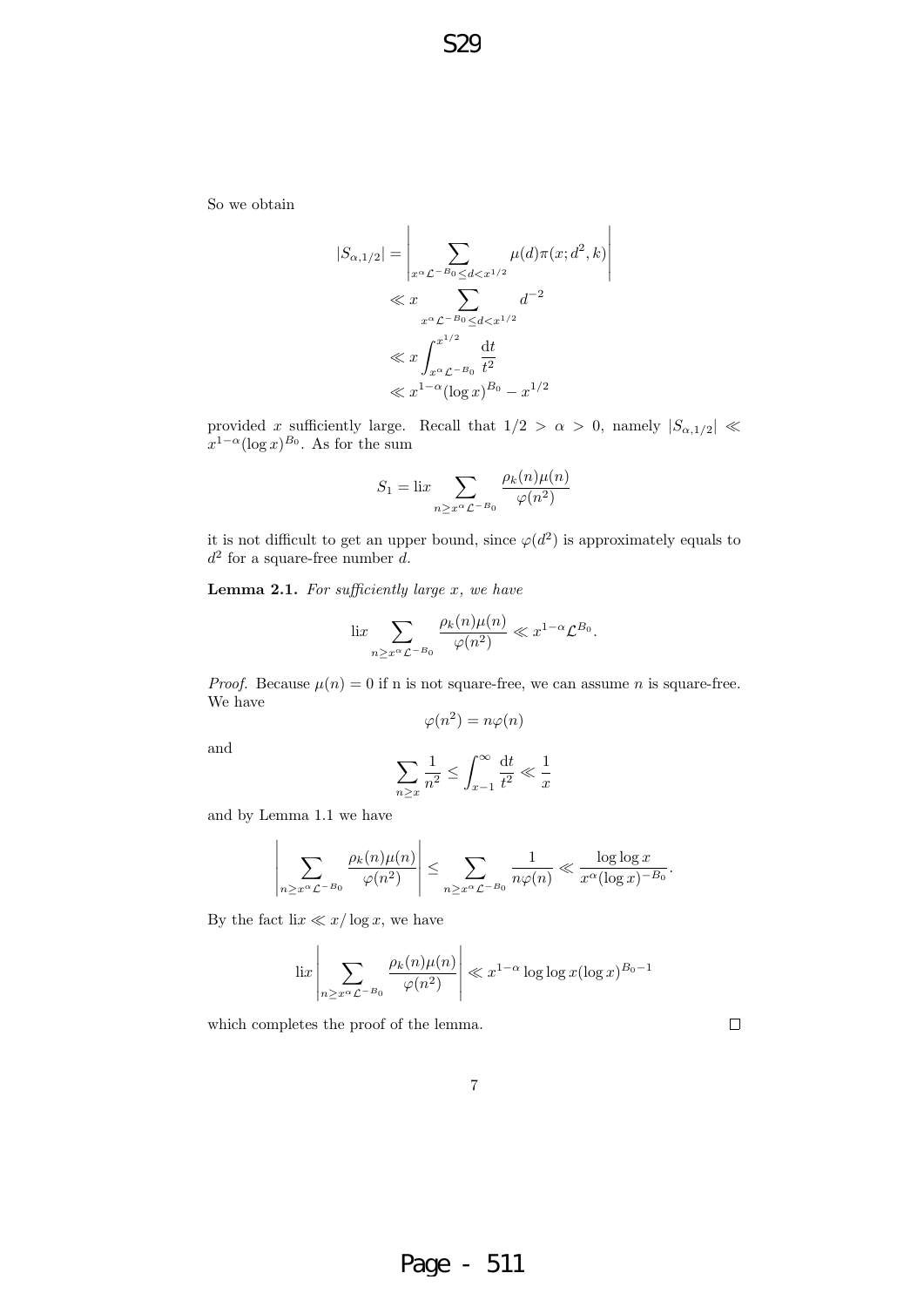Now we are going to consider the  $R_{\alpha}$ .

$$
R_{\alpha} = \sum_{d < x^{\alpha} \mathcal{L}^{-B_0}} \mu(d) \left( \pi(x; d^2, k) - \frac{\rho_k(d)}{\varphi(d^2)} \text{li} x \right)
$$

where the constant  $B_0 = B(A)/2$ ,  $B(A)$  is the constant in the Bombieri-Vinogradov Theorem. Now we let  $\alpha = 1/4$ , by the Bombieri-Vinogradov Theorem we obtain

$$
|R_{\frac{1}{4}}| = \left| \sum_{d < x^{1/4}/(\log x)^{B_0}} \mu(d) \left( \pi(x; d^2, k) - \frac{\rho_k(d)}{\varphi(d^2)} \text{li}x \right) \right|
$$
  

$$
\ll \left| \sum_{\substack{d^2 < x^{1/2} \leq x^{-2B_0} \\ \rho_k(d) = 1}} \pi(x; d^2, k) - \frac{\text{li}x}{\varphi(d^2)} \right| + \left| \sum_{\substack{d^2 < x^{1/2} \leq x^{-2B_0} \\ \rho_k(d) = 0}} \pi(x; d^2, k) \right|
$$
  

$$
\ll \frac{x}{(\log x)^A}.
$$

Where the last inequality is true since the function  $\pi(x; d^2, k)$  in the second sum is bounded due to the fact  $(d, k) > 1$ .

#### 2.2 Completion

Combining the results we got, for a given positive integer  $k > 0$ , any  $A > 2$ , and sufficiently large  $x$ , we have

$$
Q_k(x) = C_k \text{li}x + O\left(\sqrt{x}\right) + O(S_1) + S_{\frac{1}{4}, \frac{1}{2}} + R_{\frac{1}{4}}
$$
  
=  $C_k \text{li}x + O\left(x^{1/2} + x^{3/4} (\log x)^{B_0} + x^{3/4} (\log x)^{B_0} + \frac{x}{(\log x)^A}\right)$   
=  $C_k \text{li}x + O\left(\frac{x}{(\log x)^A}\right)$ .

Inserting the expression of  $C_k$ , we can get the formula in Theorem 1

$$
\mathcal{Q}_k(x) = \operatorname{li} x \prod_{p \mid k} \left( 1 + \frac{1}{p^2 - p - 1} \right) \prod_p \left( 1 - \frac{1}{p(p-1)} \right) + O\left(\frac{x}{(\log x)^A}\right).
$$

This is the result we desired. As a consequence, we have that

$$
\lim_{x \to \infty} \frac{\mathcal{Q}_k(x)}{\operatorname{li} x} = C_k > 0
$$

Which means the primes p such that  $p-k$  is square-free have a positive density among all primes.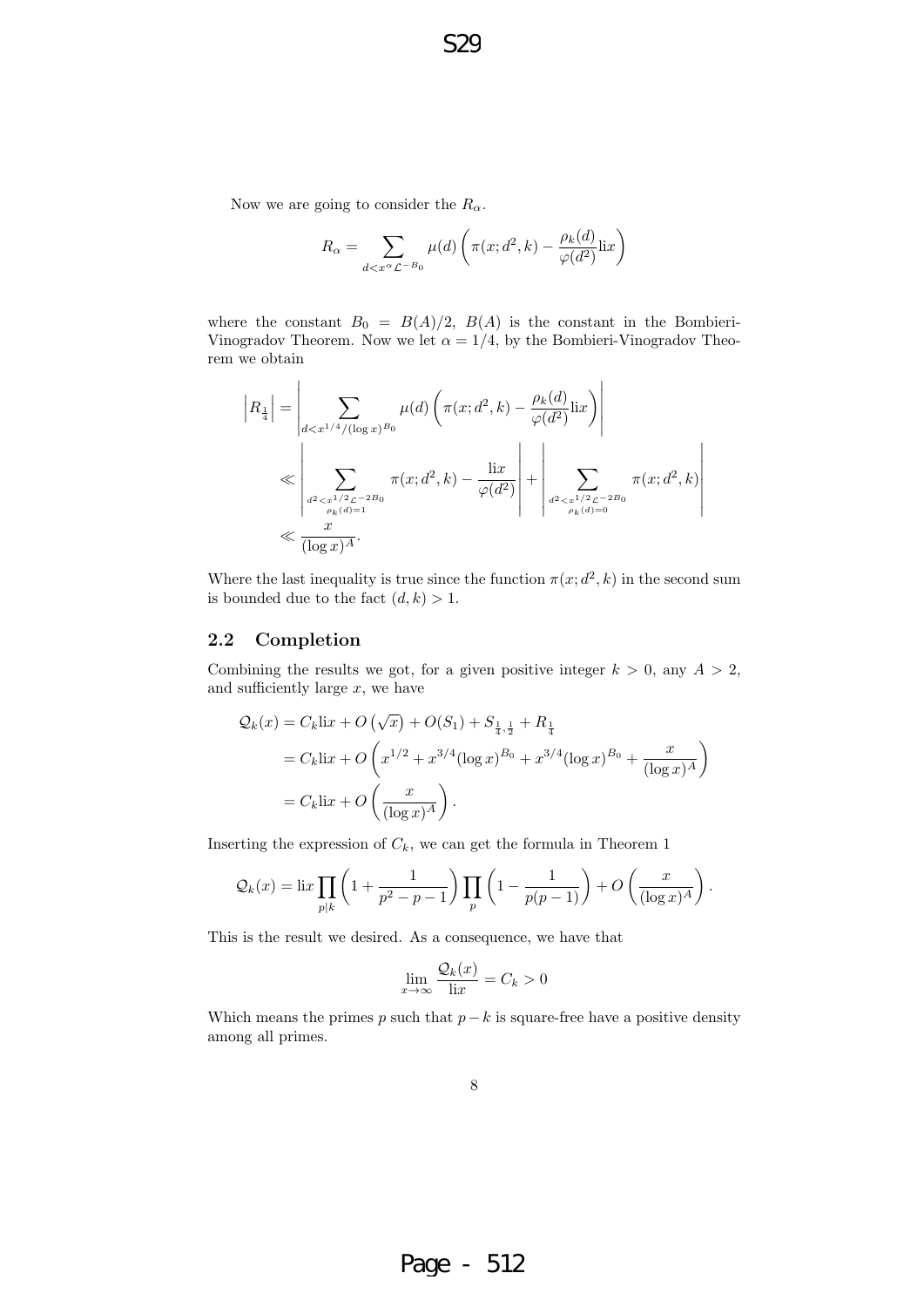#### 3 Related Questions

Now we will discuss some interesting questions that appeared directly in the research of  $\mathcal{Q}_k(x)$ .

**Question 1.** Is there any positive integer  $k$ , such that for sufficiently large  $x$ , we have

 $Q_k(x) < C_k$ lix?

(See appendix for more details.)

It seems that the bound for  $\left| R_{\frac{1}{4}} \right|$ We used the Bombieri-Vinogradov Theorem to get this result. This theorem is too crude that it lost some information. is quite important in number theory since it is essentially of the same strength with the Generalized Riemann Hypothesis (usually written as GRH.) on average, which hypothesis has a consequence that

$$
\left|\pi(x;q,k)-\frac{\operatorname{li} x}{\varphi(q)}\right|\ll \sqrt{x}\log x
$$

provided  $(q, k) = 1$ . So, if we assume GRH and  $\alpha \leq \frac{1}{4}$  we can get

$$
\left| \sum_{\substack{d < x^{\alpha} \mathcal{L}^{-B_0} \\ (k,d)=1}} \pi(x; d^2, k) - \frac{\text{li}x}{\varphi(d^2)} \right| \ll \sum_{\substack{d < x^{\alpha} \mathcal{L}^{-B_0} \\ (k,d)=1}} \sqrt{x} \log x \ll x^{1/2 + \alpha} \mathcal{L}^{1-B_0}
$$

therefore

all remainder terms  $\ll x^{1/2+\alpha} \mathcal{L}^{1-B_0} + x^{1-\alpha} \mathcal{L}^{B_0}$ .

we know that we should choose

$$
\alpha = \frac{1}{4} \quad \text{and} \quad B_0 = \frac{1}{2}
$$

to get an optimal remainder term

 $\bigg\}$  $\bigg\}$  $\bigg\}$  $\bigg\}$  $\bigg\}$  $\overline{\phantom{a}}$  $\vert$ 

all remainder terms 
$$
\ll x^{3/4} \sqrt{\log x}
$$
.

If  $\frac{1}{4} < \alpha \leq \frac{1}{2}$ , we can just do as what we did before, divide the sum into two pieces by the intervals  $[1, x^{1/4} \mathcal{L}^{-B_1}) \cup [x^{1/4} \mathcal{L}^{-B_1}, x^{\alpha} \mathcal{L}^{-B_0}),$  where  $B_1$  is some constant. Then use GRH to estimate the first sum and use an integral to bound the second, one gets

$$
\sum_{\substack{d < x^{\alpha} \mathcal{L}^{-B_0} \\ (k,d) = 1}} \pi(x; d^2, k) - \frac{\text{li}x}{\varphi(d^2)} \right| \ll x^{3/4} \mathcal{L}^{1 - B_1} + x^{3/4} \mathcal{L}^{B_1}
$$

which is exactly the same as the case  $\alpha \leq 1/4$ , also notice that the above upper bound is independent with  $B_0$  and  $\alpha$ . The above arguments suggests the following two questions.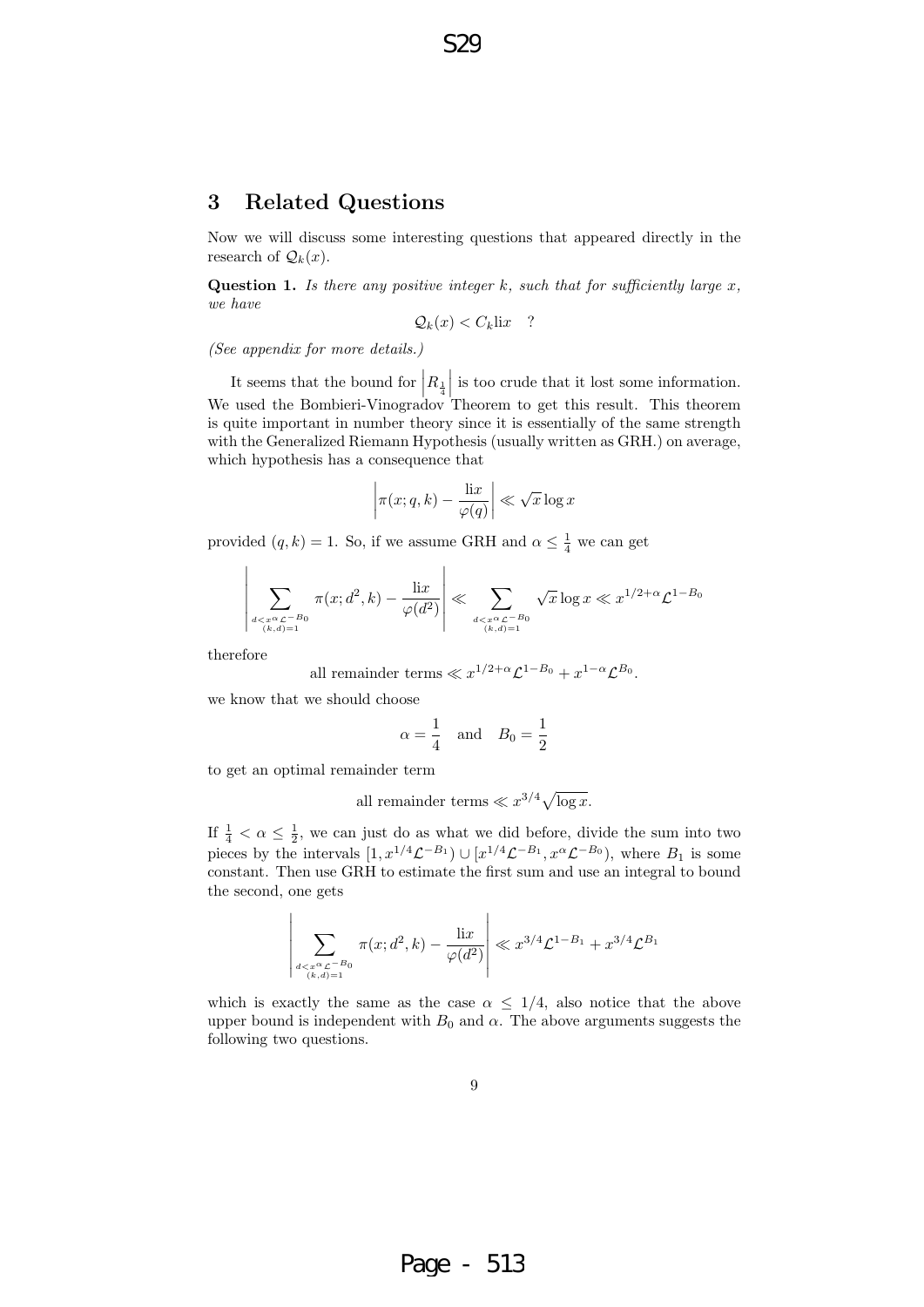S29

Question 2. The question is, can we prove that for any  $A > 0$ , there is a constant  $B = B(A)$  that

$$
\sum_{d < x^{\alpha} \mathcal{L}^{-B}} \max_{y \leq x} \max_{\substack{(k,d)=1 \\ 1 \leq k < d^2}} \left| \pi \left( y; d^2, k \right) - \frac{\text{li}y}{\varphi \left( d^2 \right)} \right| \ll x^{1/2 + \alpha} \mathcal{L}^{-A}
$$

for some  $0 < \alpha \leq 1/4$  (especially for the case  $\alpha = 1/4$ .) without assuming GRH?

**Question 3.** Is there an absolute constant B such that for sufficiently large  $x$ , we have

$$
\sum_{d\geq 1} \max_{y\leq x} \max_{\substack{(k,d)=1\\1\leq k < d^2}} \left| \pi\left(y; d^2, k\right) - \frac{\text{li}y}{\varphi\left(d^2\right)} \right| \ll x^{3/4} (\log x)^B \quad ?
$$

It is not difficult to check that the above sum converges for every  $x > 0$ .

Remark. The above two questions can be regarded as the analogy of the Bombieri-Vinogradov Theorem. As for Question 1, in fact, we guess that it might be wrong. To answer these questions, we still need more research.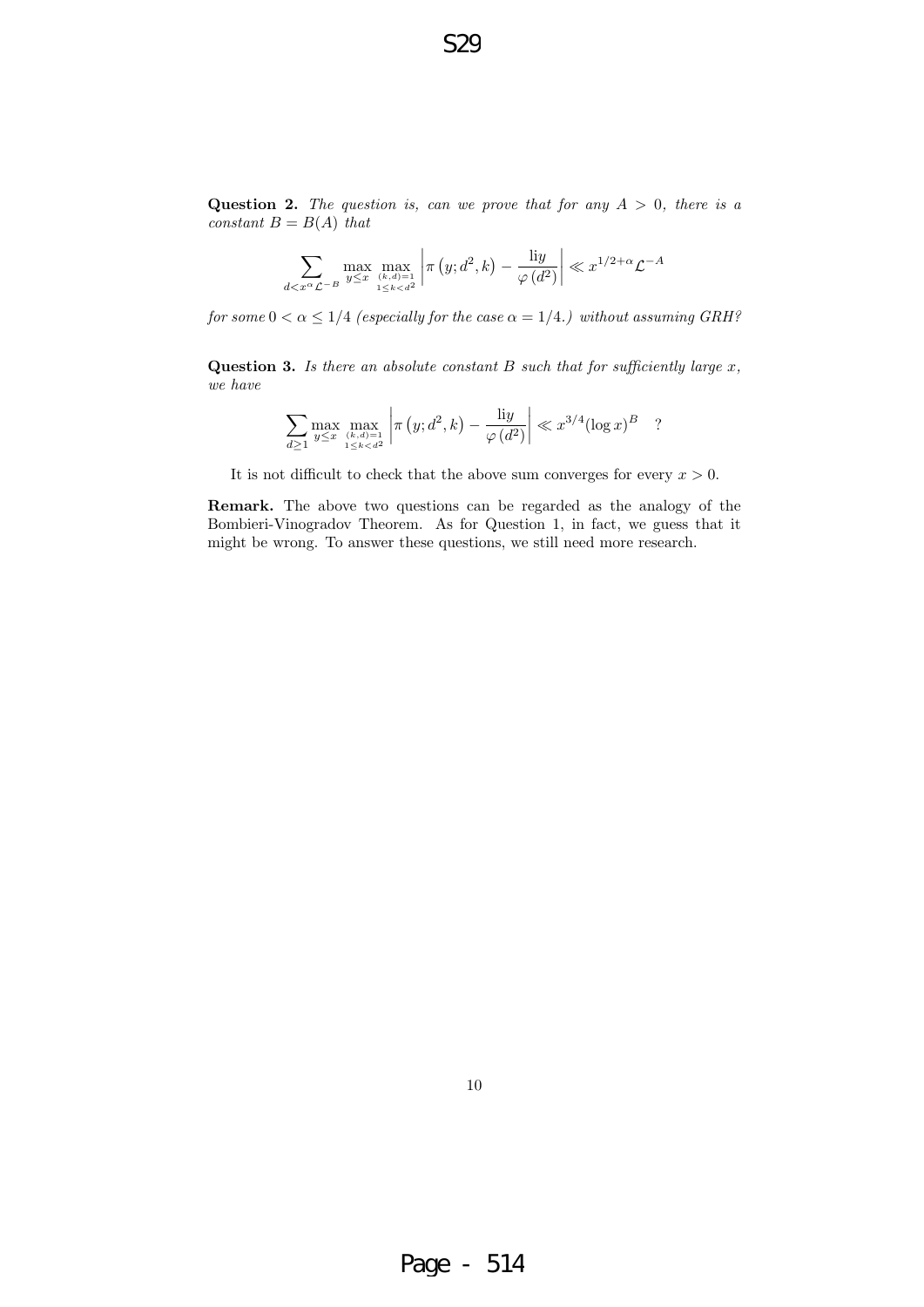# Appendix Tables of  $\mathcal{Q}_k(x)$  For  $k = 1, 2, 3$

We made a C++ program on our computer to calculate some numerical value of  $\mathcal{Q}_k(x)$  (for  $k = 1, 2, 3$  and  $x \leq 10^7$ ). The exact value of  $\mathcal{Q}_k(x)$ ,  $C_k$ lix and their ratio  $Q_k(x)$ :  $(C_k$ lix) are presented as follows.

| $\boldsymbol{x}$ | $\mathcal{Q}_1(x)$ | $C_1$ lix            | $Q_1(x)$ : $(C_1$ lix)                              |
|------------------|--------------------|----------------------|-----------------------------------------------------|
| 10               | 3                  | 1.9148               | 1.5667                                              |
| $50\,$           | 8                  | 6.5156               | 1.2278                                              |
| 100              | 13                 | 10.875               | 1.1954                                              |
| 500              | 40                 | 37.676               | 1.0617                                              |
| 1000             | 68                 | 66.027               | 1.0299                                              |
| 5000             | 255                | 255.50               | 0.99804                                             |
| $1\times10^4$    | 467                | 465.61               | 1.0030                                              |
| $5\times10^4$    | 1943               | 1931.7               | 1.0058                                              |
| $1 \times 10^5$  | 3599               | 3600.7               | 0.99953                                             |
| $5\times10^5$    | 15602              | 15559                | 1.0028                                              |
| $1\times10^6$    | 29397              | 29403                | 0.99980                                             |
| $5\times10^6$    | 130391             | 130375               | 1.0001                                              |
| $1 \times 10^7$  | 248518             | 248650               | 0.99947                                             |
| $\boldsymbol{x}$ | $\mathcal{Q}_2(x)$ | $\overline{C_2$ lix  | $\mathcal{Q}_2(x)$ : $\overline{(C_2 \text{li} x)}$ |
| $50\,$           | 11                 | 13.0312              | 0.8441                                              |
| 100              | 20                 | 21.750               | 0.9195                                              |
| 500              | $74\,$             | 75.352               | 0.9821                                              |
| 1000             | 127                | 132.05               | 0.9618                                              |
| 5000             | 506                | 511.00               | 0.99022                                             |
| $1\times10^4$    | $\boldsymbol{925}$ | 931.22               | 0.99332                                             |
| $5 \times 10^4$  | 3841               | 3863.4               | 0.99420                                             |
| $1\times10^5$    | 7175               | 7201.4               | 0.99639                                             |
| $5\times10^5$    | 31020              | 31118                | 0.99685                                             |
| $1\times10^6$    | 58653              | 58806                | 0.99740                                             |
| $5\times10^6$    | 260381             | 260750               | 0.99858                                             |
| $1\times10^7$    | 496848             | 497300               | 0.99909                                             |
| $\boldsymbol{x}$ | $\mathcal{Q}_3(x)$ | $\overline{C_3}$ lix | $\mathcal{Q}_3(x) : (C_3$ lix)                      |
| $\overline{50}$  | $\overline{6}$     | 7.8187               | 0.76739                                             |
| 100              | 10                 | 13.050               | 0.76628                                             |
| 500              | 41                 | 45.211               | 0.90686                                             |
| 1000             | 74                 | 79.232               | 0.93386                                             |
| 5000             | 295                | 306.60               | 0.96217                                             |
| $1 \times 10^4$  | 548                | 558.73               | 0.98079                                             |
| $5\times10^4$    | 2280               | 2318.0               | 0.98359                                             |
| $1\times10^5$    | 4292               | 4320.8               | 0.99333                                             |
| $5\times10^5$    | 18603              | 18671                | 0.99637                                             |
| $1\times10^6$    | 35153              | 35284                | 0.99630                                             |
| $5\times10^6$    | 156249             | 156450               | 0.99872                                             |
| $1\times10^7$    | 298075             | 298380               | 0.99898                                             |